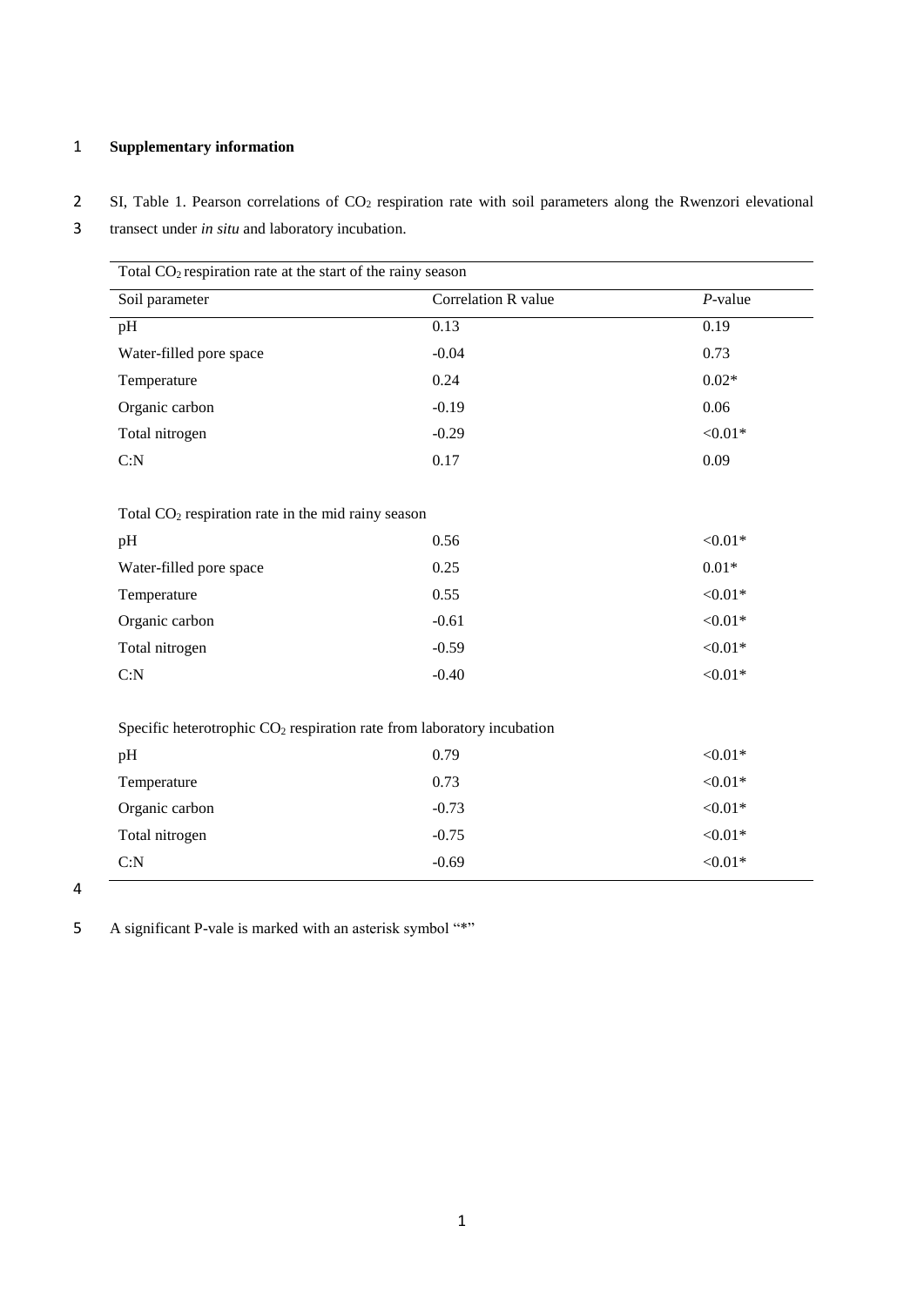- 6 SI, Table 2. The scores of the principle component analysis with correlations for principle component 1 (PC1) and
- 7 principle component 2 (PC2). Strong correlation scores above 0.5 by magnitude are shown in bold.

| Parameter                        | PC1 correlation score | PC2 correlation score |
|----------------------------------|-----------------------|-----------------------|
| Total PLFA (bacteria plus fungi) | $-0.85$               | $-0.67$               |
| Fungi                            | $-0.88$               | $-0.63$               |
| Gram-positive bacteria           | $-0.82$               | $-0.70$               |
| Gram-negative bacteria           | $-0.66$               | $-0.89$               |
| Bacteria : Fungi                 | 0.39                  | $-0.13$               |
| Gram-positive : Gram-negative    | $-0.22$               | 0.73                  |
| Soil $pH_{\text{KCl}}$           | 0.92                  | $-0.58$               |
| Soil organic carbon              | $-1.0$                | 0.26                  |
| Soil temperature                 | 1.0                   | $-0.34$               |
| Soil total nitrogen              | $-1.00$               | 0.25                  |
| Soil C:N                         | $-0.90$               | 0.34                  |
| <b>Bulk</b> density              | 0.98                  | $-0.37$               |

8

9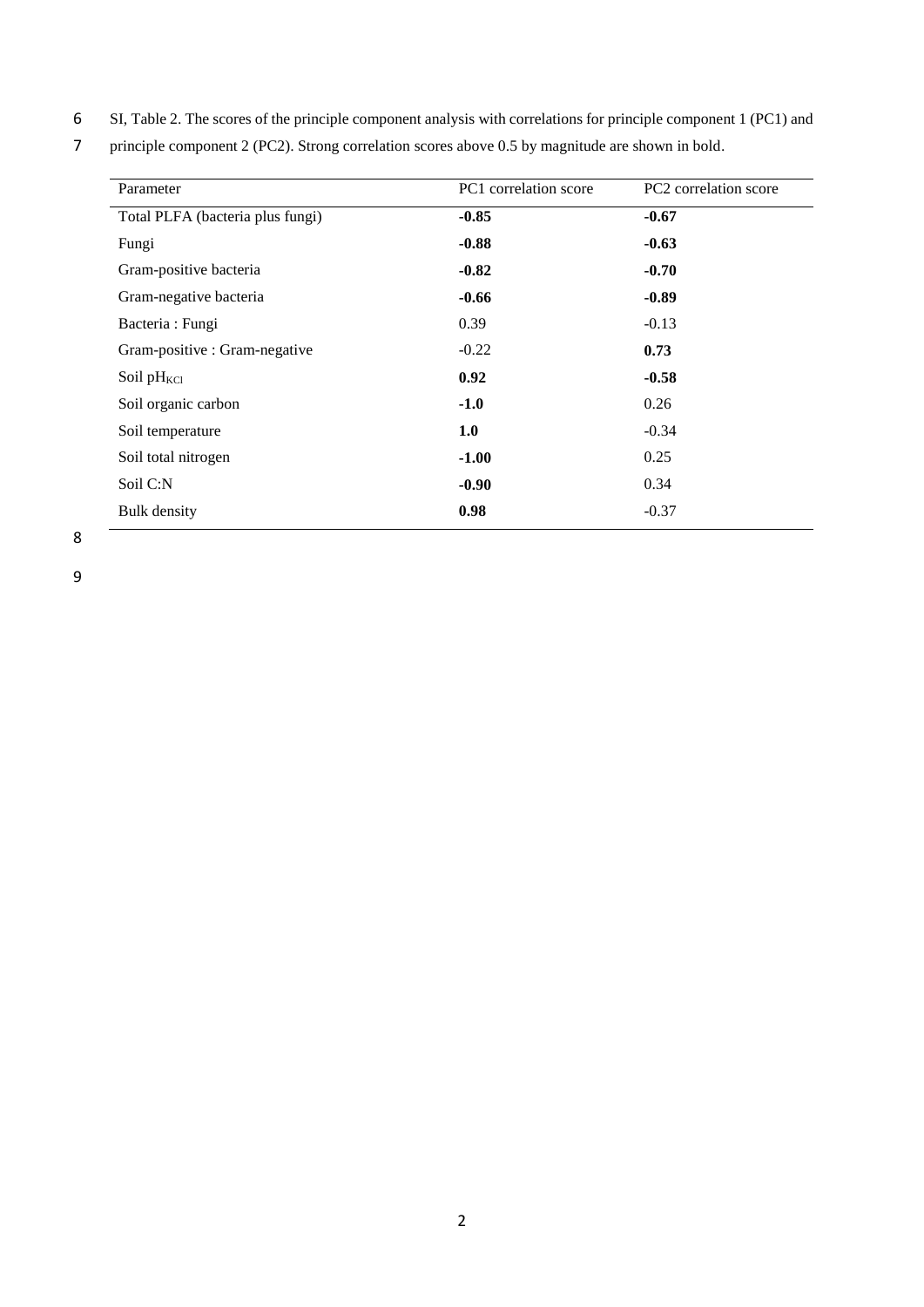- 10 SI, Table 3. Comparison of the *in situ* seasonal soil moisture content at the start and in the mid rainy season, the
- 11 *in situ* soil temperature at the start and in the mid rainy season, the *in situ* total CO<sub>2</sub> respiration rate at the start and
- 12 in the mid rainy season, the specific heterotrophic CO<sub>2</sub> respiration rate for control and warmed soil at
- 13 corresponding field temperature, the specific heterotrophic  $CO<sub>2</sub>$  respiration rate for control and warmed soil at
- 14 uniform reference temperature of 20  $^{\circ}$ C and 12 $^{\circ}$ C, the temperature sensitivity  $Q_{10}$ , and the activation energy at
- 15 each elevation cluster in the Rwenzori elevational transect.

| Elevation  | Parameter                                               |                                                   | $P$ value |
|------------|---------------------------------------------------------|---------------------------------------------------|-----------|
| (m a.s.l.) | In situ WFPS at the start of rainy season $(\%)$        | In situ WFPS in the mid rainy season              |           |
|            |                                                         | (% )                                              |           |
| 1250-1300  | $33.1 \pm 1.2^b$                                        | $57.2 \pm 5.8^a$                                  | < 0.01    |
| 1750-1850  | $22.2 \pm 2.5^c$                                        | $44.8 \pm 3.8$ <sup>b</sup>                       | < 0.01    |
| 2100-2200  | $41.7 \pm 2.9^a$                                        | $45.4 \pm 4.8$ <sup>b</sup>                       | < 0.01    |
| 2700-3000  | $42.7 \pm 8.7^a$                                        | $44.5 \pm 9.0^b$                                  | 0.48      |
|            | In situ temperature at the start of rainy               | In situ temperature in the mid rainy              |           |
|            | season $(^{\circ}C)$                                    | season $(^{\circ}C)$                              |           |
| 1250-1300  | $19.56 \pm 0.32^a$                                      | $20.44 \pm 0.41^a$                                | < 0.01    |
| 1750-1850  | $16.16 \pm 0.43^b$                                      | $16.76 \pm 0.23^{\rm b}$                          | < 0.01    |
| 2100-2200  | $15.02 \pm 0.12^c$                                      | $16.04 \pm 0.68^c$                                | < 0.01    |
| 2700-3000  | $11.86 \pm 0.46$ <sup>d</sup>                           | $12.32 \pm 0.39^d$                                | < 0.01    |
|            | In situ total $CO2$ respiration rate at the start       | In situ total $CO2$ respiration rate in the       |           |
|            | of rainy season (mg C $h^{-1}$ m <sup>-2</sup> )        | mid rainy season (mg C $h^{-1}$ m <sup>-2</sup> ) |           |
| 1250-1300  | $80.1 \pm 15.8^a$                                       | $113.2 \pm 35.7^a$                                | < 0.01    |
| 1750-1850  | $79.2 \pm 17.3^a$                                       | $112.8 \pm 20.3^a$                                | < 0.01    |
| 2100-2200  | $95.1 \pm 34.6^a$                                       | $89.0 \pm 22.3^{\rm b}$                           | 0.46      |
| 2700-3000  | $59.3 \pm 16.7$ <sup>b</sup>                            | $67.7 \pm 9.7$ <sup>c</sup>                       | 0.05      |
|            | Specific heterotrophic CO <sub>2</sub> respiration rate | $\delta^{13}$ C depletion factor of the respired  |           |
|            | at respective field mean annual temperature             | $CO2$ (%o)                                        |           |
|            | $(\mu g C h^{-1} g^{-1} SOC)$                           |                                                   |           |
| 1250-1300  | $17.2 \pm 5.3$                                          | $3.2 \pm 0.6$                                     | NA        |
| 1750-1850  | $10.8 \pm 4.8$                                          | $2.8 \pm 0.9$                                     | NA        |
| 2100-2200  | $5.3 \pm 2.1$                                           | $1.7 \pm 0.7$                                     | NA        |
| 2500-2600  | $3.7 \pm 1.9$                                           | $1.0 \pm 1.3$                                     | <b>NA</b> |
| 2700-3000  | $2.4 \pm 0.9$                                           | $-0.3 \pm 0.8$                                    | NA        |

Specific heterotrophic CO<sub>2</sub> respiration rate following *in situ* soil warming at corresponding field temperature  $(\mu g C h^{-1} g^{-1} SOC)$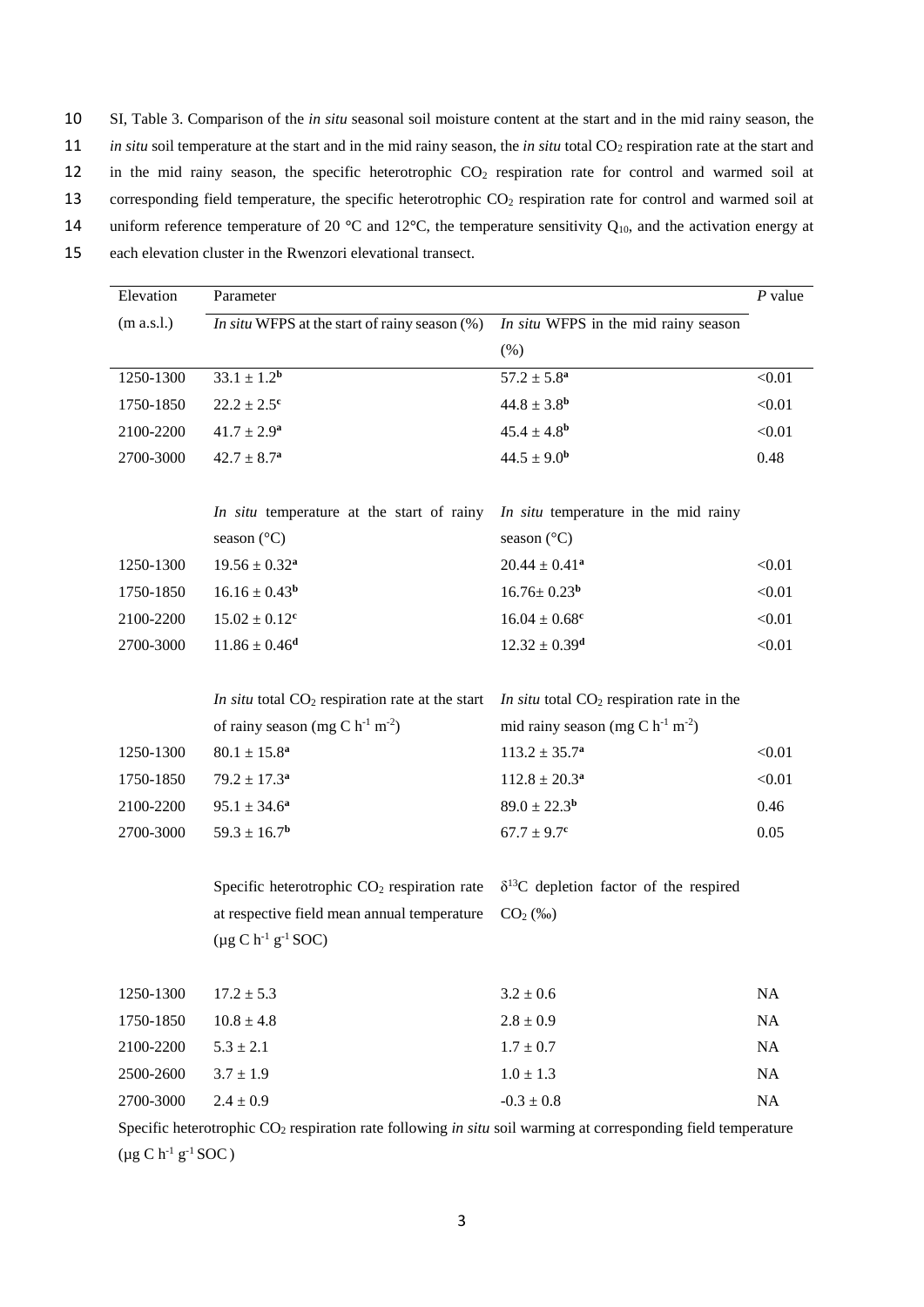|                                                                 | Control         | Warmed          |           |  |  |
|-----------------------------------------------------------------|-----------------|-----------------|-----------|--|--|
| 1250-1300                                                       | $6.15 \pm 0.28$ | <b>NA</b>       | <b>NA</b> |  |  |
| 1750-1850                                                       | $6.56 \pm 0.61$ | $5.48 \pm 1.69$ | 0.10      |  |  |
| 2100-2200                                                       | $3.22 \pm 0.25$ | $3.31 \pm 1.17$ | 0.70      |  |  |
| 2500-2600                                                       | $3.54 \pm 0.53$ | $3.92 \pm 1.40$ | 0.06      |  |  |
| 2700-3000                                                       | $3.82 \pm 0.45$ | $2.74 \pm 0.85$ | 0.13      |  |  |
|                                                                 |                 |                 |           |  |  |
| Activation energy $(kJ \text{ mol}^{-1})$                       |                 |                 |           |  |  |
|                                                                 | Control         | Warmed          |           |  |  |
| 1250-1300                                                       | $28.5 \pm 5.6$  | NA              | <b>NA</b> |  |  |
| 1750-1850                                                       | $49.2 \pm 17.3$ | $30.3 \pm 11.0$ | 0.23      |  |  |
| 2100-2200                                                       | $60.2 \pm 23.1$ | $53.6 \pm 9.7$  | 1.00      |  |  |
| 2500-2600                                                       | $70.3 \pm 6.9$  | $59.8 \pm 4.2$  | 0.06      |  |  |
| 2700-3000                                                       | $69.9 \pm 3.0$  | $73.9 \pm 20.7$ | 0.80      |  |  |
| The sensitivity of $CO_2$ respiration to temperature $(Q_{10})$ |                 |                 |           |  |  |
|                                                                 | Control         | Warmed          |           |  |  |
| 1250-1300                                                       | $1.50 \pm 0.13$ | NA              | NA        |  |  |
| 1750-1850                                                       | $1.92 \pm 0.57$ | $1.70 \pm 0.24$ | 0.86      |  |  |
| 2100-2200                                                       | $2.67 \pm 1.28$ | $2.14 \pm 0.44$ | 1.00      |  |  |
| 2500-2600                                                       | $2.86 \pm 0.40$ | $2.52 \pm 0.47$ | 0.20      |  |  |
| 2700-3000                                                       | $2.68 \pm 0.25$ | $2.46 \pm 0.67$ | 0.53      |  |  |

16 \*NA indicate that no comparison between control and warmed soil was made because no translocation took place

17 at elevation cluster 1250-1300 m a.s.l.. Different lowercase letters in superscript (bold) next to values of each

18 elevation cluster (same column) indicate a significant difference among the sites at *P* < 0.05, and *P* < 0.05 (same

19 row) indicates a significant different between seasons or between control and warmed treatments.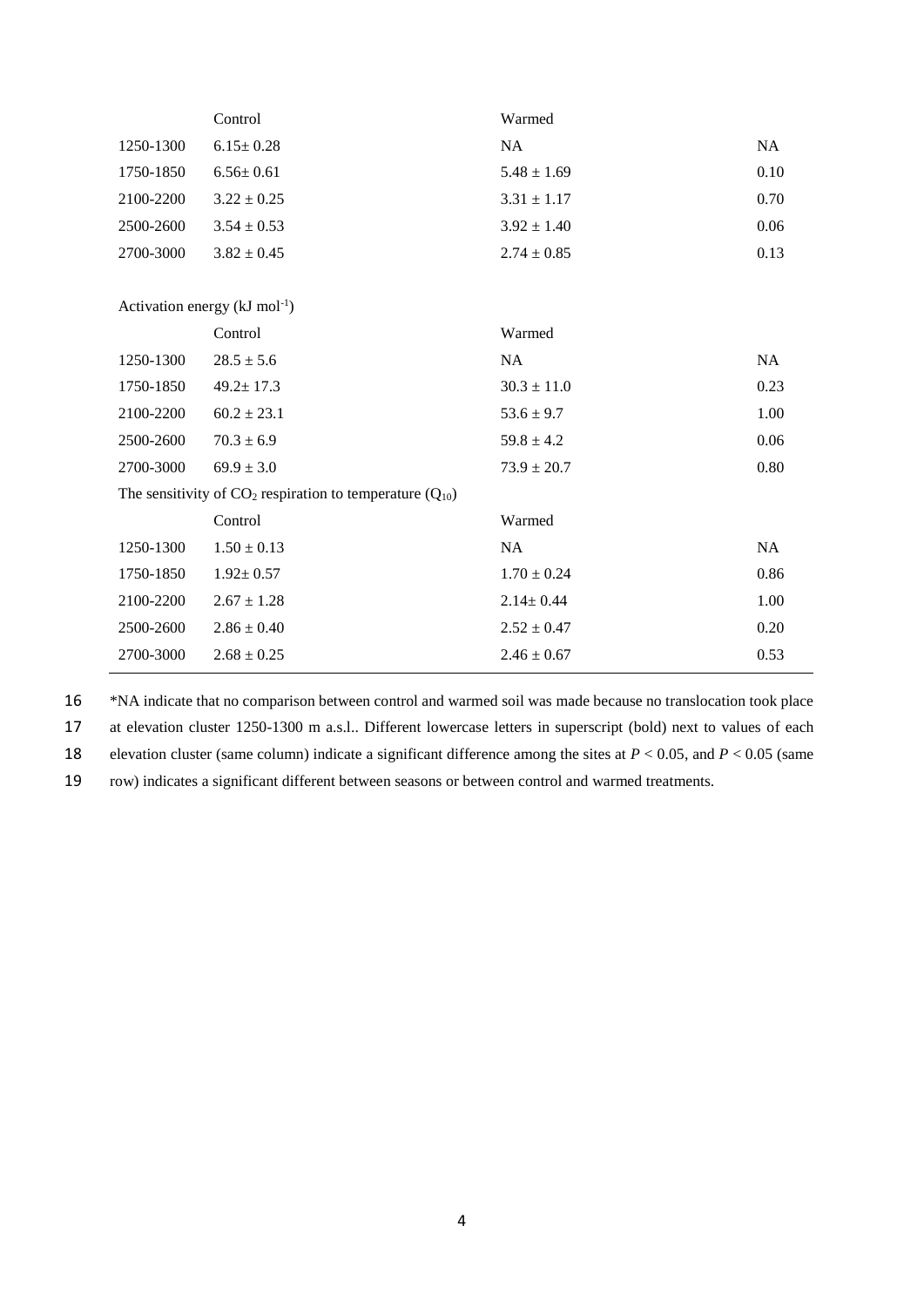

 SI, Figure 1. Graphs to illustrate the curve fitting for the determination of the activation energy, i.e., as the slope 22 of the linear regression between log-transformed specific heterotrophic  $CO_2$  respiration rate (ln Fc) and the negative inverse of the incubation temperature (T), multiplied with the gas constant (R). Shown here is one representative example (one replicate per plot) per elevation cluster.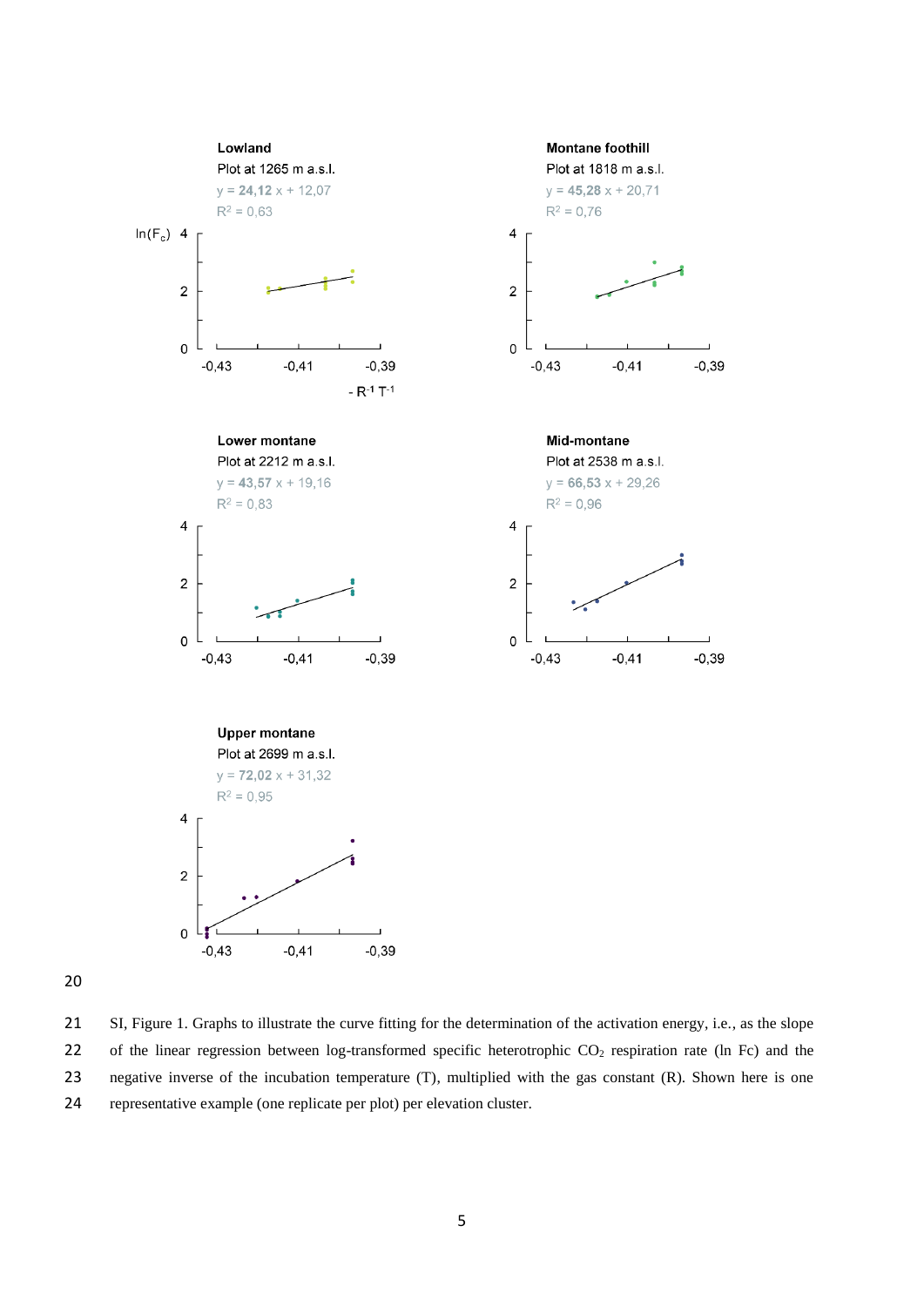

25

26 SI, Figure 2. Graphs to illustrate the curve fitting for the determination of the sensitivity of heterotrophic  $CO<sub>2</sub>$ 27 respiration rates to temperature  $(Q_{10})$  through exponential curve fitting of specific heterotrophic  $CO_2$  respiration

28 rates at five different incubation temperatures in order to derive parameter k, from which  $Q_{10}$  can be determined.

29 Shown here is one representative example (i.e. one replicate plot) per elevation cluster.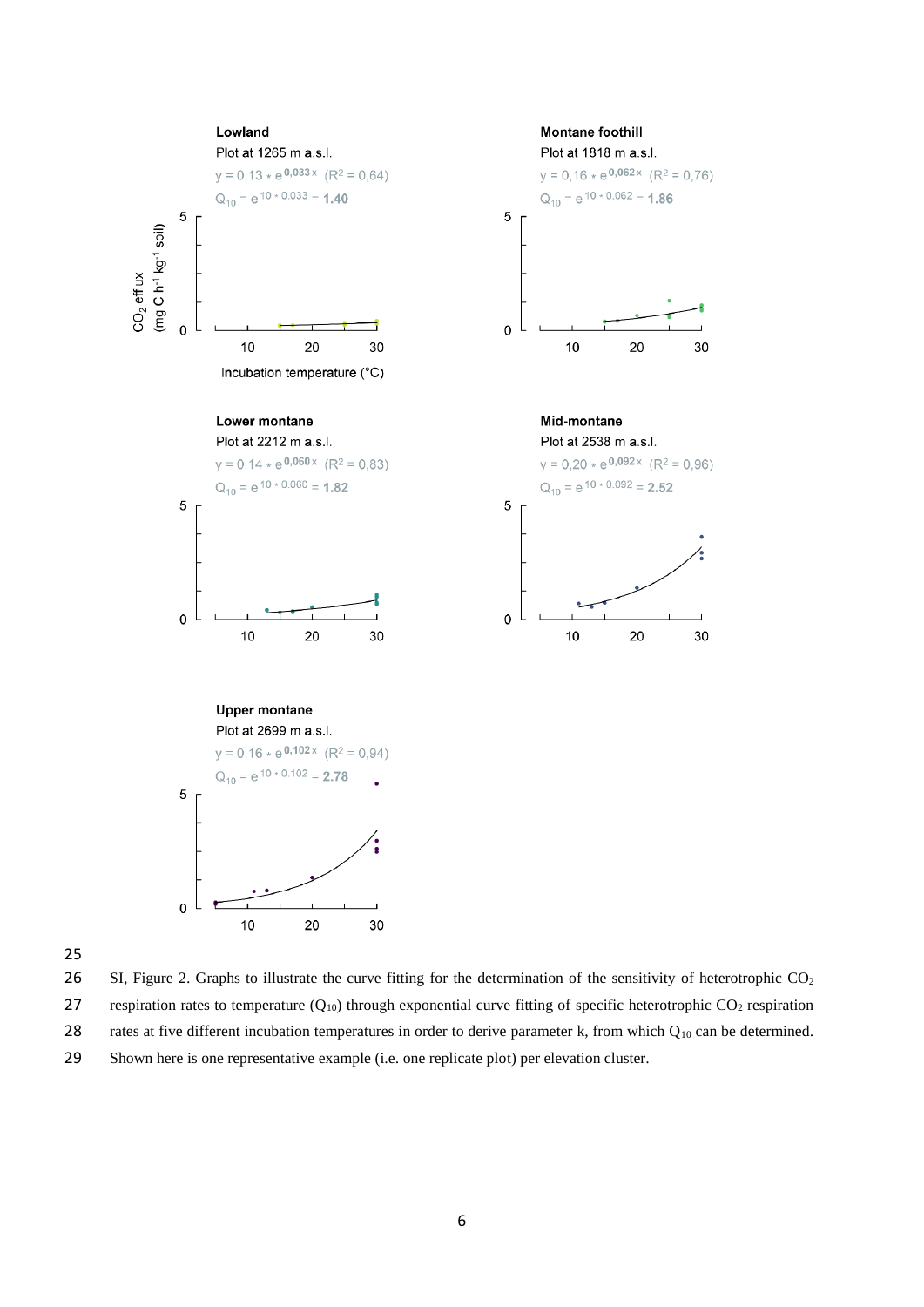

 SI, Figure 3. Fixed effect estimates of elevation (per 100 m elevation increase) on response variables: soil temperatures at 5 cm depth at the start of rainy season (red solid line) and in the mid rainy season (blue solid line) (**a**), water-filled pore space at 5 cm depth at the start of the rainy season (red dashed line) and in the mid rainy 34 season (blue dashed line) (b), *in situ* total  $CO_2$  respiration at the start of the rainy season (c) and *in situ* total  $CO_2$  respiration in the mid rainy season (**d**). The slope of the linear mixed effect model estimates per 100 m of elevation increase is indicated (solid line for a significant effect and dashed line for no significant effect), as well as the 37 marginal  $R^2 (R^2_m)$ , representing the fraction in response variable explained by elevation. Plots from montane forest clusters (from 1750-3000 m a.s.l.) were compared with a nearby premontane forest (separated by vertical dashed line) at an elevation of 1250-1300 m a.s.l..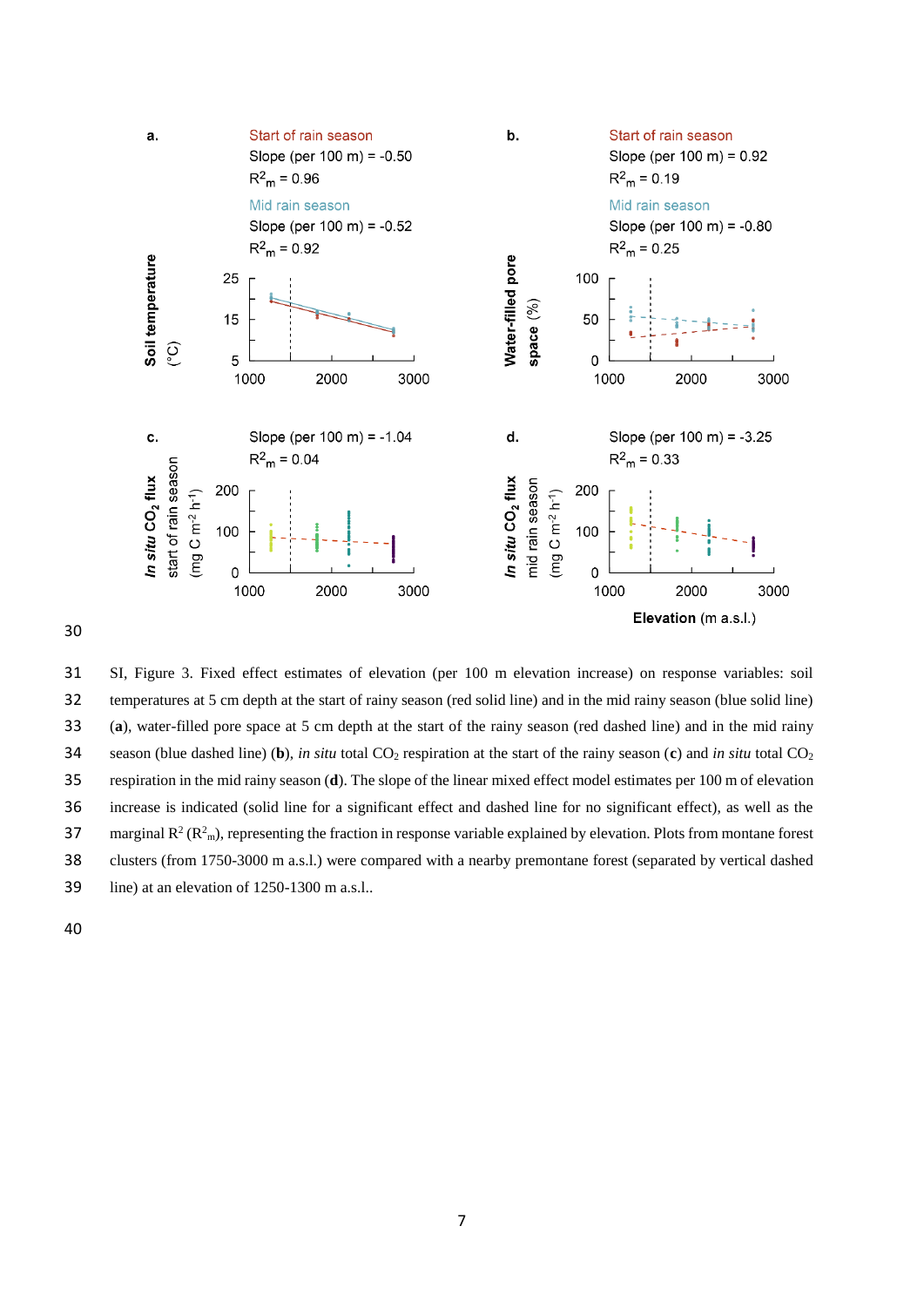



 SI, Figure 4. Fixed effect estimates of elevation (per 100 m elevation increase) on response variables: gram-43 positive bacteria (nmol PLFA  $g^{-1}$ ) (a), gram-negative bacteria (nmol PLFA  $g^{-1}$ ) (b), fungi (nmol PLFA  $g^{-1}$ ) (c), 44 total phospholipid fatty acids (PLFA) for bacteria and fungi (**d**) (nmol PLFA g<sup>-1</sup>), ratio of gram-positive to gram- negative bacteria (**e**) and the ratio of bacteria to fungi (**f**). The slopes of the linear mixed effect model estimates per 100 m of elevation increase are indicated (red solid line for a significant effect and red dashed line for no 47 significant effect), as well as the marginal  $R^2 (R^2_m)$ , representing the fraction in response variable explained by elevation. Plots from montane forest clusters (from 1750-3000 m a.s.l.) were compared with a nearby premontane forest (separated by vertical dashed line) at an elevation of 1250-1300 m a.s.l..